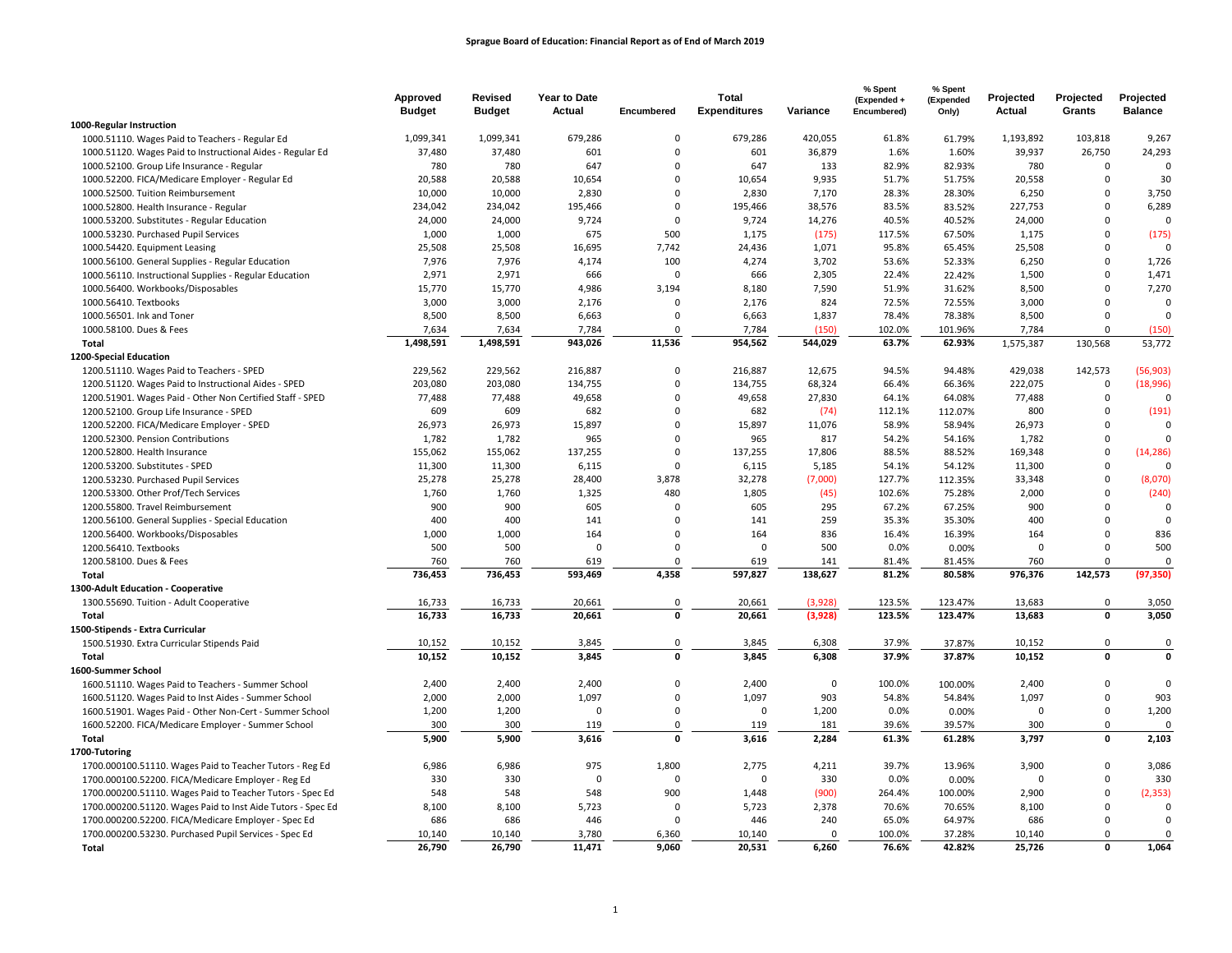|                                                          | Approved      | Revised       | Year to Date  |                     | <b>Total</b>          |                | % Spent<br>(Expended + | % Spent<br>(Expended | Projected     | Projected                       | Projected            |
|----------------------------------------------------------|---------------|---------------|---------------|---------------------|-----------------------|----------------|------------------------|----------------------|---------------|---------------------------------|----------------------|
| 1800-Stipends - Sports Teams                             | <b>Budget</b> | <b>Budget</b> | <b>Actual</b> | Encumbered          | <b>Expenditures</b>   | Variance       | Encumbered)            | Only)                | Actual        | Grants                          | <b>Balance</b>       |
| 2110-Social Work Services                                |               |               |               |                     |                       |                |                        |                      |               |                                 |                      |
| 2110.51900. Wages Paid - Social Worker                   | 61,863        | 61,863        | 40,667        | $\mathsf 0$         | 40,667                | 21,196         | 65.7%                  | 65.74%               | 62,535        | $\mathsf 0$                     | (672)                |
| 2110.52100. Group Life Insurance - Social Worker         | 38            | 38            | 32            | $\Omega$            | 32                    | 6              | 83.3%                  | 83.33%               | 38            | $\Omega$                        | $\Omega$             |
| 2110.52200. FICA/Medicare Employer - Social Worker       | 897           | 897           | 621           | $\Omega$            | 621                   | 276            | 69.2%                  | 69.19%               | 897           | $\Omega$                        | $\mathbf 0$          |
| 2110.52800. Health Insurance - Social Worker             | 1,410         | 1,410         | $\Omega$      | $\mathbf 0$         | $\mathbf 0$           | 1,410          | 0.0%                   | 0.00%                | 1,448         | $\mathbf 0$                     | (38)                 |
| 2110.56100. Supplies                                     | 100           | 100           | 0             | $\Omega$            | $\Omega$              | 100            | 0.0%                   | 0.00%                | $\Omega$      | $\Omega$                        | 100                  |
| Total                                                    | 64,308        | 64,308        | 41,319        | $\mathbf 0$         | 41,319                | 22,988         | 64.3%                  | 64.25%               | 64,918        | 0                               | (610)                |
| 2130-Health Office                                       |               |               |               |                     |                       |                |                        |                      |               |                                 |                      |
| 2130.51901. Wages Paid - School Nurse                    | 90,367        | 90,367        | 58,042        | $\mathsf 0$         | 58,042                | 32,324         | 64.2%                  | 64.23%               | 90,655        | $\Omega$                        | (288)                |
| 2130.51910. Wages Paid - Nurse Substitutes               | 4,000         | 4,000         | 1,470         | $\mathsf 0$         | 1,470                 | 2,530          | 36.8%                  | 36.75%               | 2,940         | $\mathbf 0$                     | 1,060                |
| 2130.51930. Nursing Stipends Paid                        | 1,834         | 1,834         | 1,834         | $\mathbf 0$         | 1,834                 | $\Omega$       | 100.0%                 | 100.00%              | 1,834         | $\Omega$                        | 0                    |
| 2130.52100. Group Life Insurance - Health Office         | 66            | 66            | 57            | $\mathbf 0$         | 57                    | 9              | 85.7%                  | 85.71%               | 66            | $\Omega$                        | $\mathbf 0$          |
| 2130.52200. FICA/Medicare Employer - Health              | 6,913         | 6,913         | 4,635         | $\mathbf 0$         | 4,635                 | 2,278          | 67.0%                  | 67.04%               | 6,913         | $\Omega$                        | $\mathbf 0$          |
| 2130.52800. Health Insurance - Health Office             | 9,549         | 9,549         | 10,245        | $\Omega$            | 10,245                | (696)          | 107.3%                 | 107.29%              | 9,549         | $\Omega$                        | $\mathbf 0$          |
| 2130.53230. Purchased Pupil Services                     | 700           | 700           | $\mathbf 0$   | $\Omega$            | $\mathbf 0$           | 700            | 0.0%                   | 0.00%                | $\mathbf 0$   | $\Omega$                        | 700                  |
| 2130.54300. Repairs & Maint Equipment                    | 200           | 200           | $\mathbf 0$   | $\mathbf 0$         | $\mathbf 0$           | 200            | 0.0%                   | 0.00%                | 200           | $\mathbf 0$                     | $\mathbf 0$          |
| 2130.56100. Supplies                                     | 1,600         | 1,600         | 950           | $\Omega$            | 950                   | 650            | 59.4%                  | 59.35%               | 1,500         | $\Omega$                        | 100                  |
| 2130.56430. Professional Periodicals                     | 100           | 100           | 69            | $\mathbf 0$         | 69                    | 31             | 69.0%                  | 69.00%               | 69            | $\Omega$                        | 31                   |
| 2130.58100. Dues & Fees                                  | 400           | 400           | 100           | 0                   | 100                   | 300            | 25.0%                  | 25.00%               | 200           | $\mathbf 0$                     | 200                  |
| Total                                                    | 115,729       | 115,729       | 77,401        | $\mathbf 0$         | 77,401                | 38,327         | 66.9%                  | 66.88%               | 113,926       | $\mathbf{0}$                    | 1,803                |
| 2140-Psychological Services                              |               |               |               |                     |                       |                |                        |                      |               |                                 |                      |
|                                                          | 50,712        | 50,712        | 29,561        | 0                   | 29,561                | 21,151         | 58.3%                  |                      | 45,231        | $\mathbf 0$                     | 5,481                |
| 2140.51900. Wages Paid - School Psychologist             |               | 38            | 22            | $\Omega$            |                       | 16             |                        | 58.29%               | 38            | $\Omega$                        | $\Omega$             |
| 2140.52100. Group Life Insurance - Psychologist          | 38<br>735     | 735           | 438           | $\Omega$            | 22<br>438             | 297            | 58.3%<br>59.6%         | 58.33%<br>59.57%     | 735           | $\Omega$                        | $\Omega$             |
| 2140.52200. FICA/Medicare Employer - Psychologist        | 0             | $\mathbf 0$   | 1,376         | $\Omega$            |                       |                |                        |                      | 2,882         | $\mathbf 0$                     |                      |
| 2140.52800. Health Insurance                             |               |               | $\Omega$      | $\Omega$            | 1,376<br>$\mathbf 0$  | (1, 376)       |                        | #DIV/0!              | $\Omega$      | $\mathsf 0$                     | (2,882)              |
| 2140.53230. Purchased Pupil Services                     | 1,000         | 1,000         | 153           | $\mathsf 0$         |                       | 1,000          | 0.0%<br>3.8%           | 0.00%                |               | $\mathsf 0$                     | 1,000<br>$\mathbf 0$ |
| 2140.56100. Assessment Supplies                          | 4,000         | 4,000<br>100  | $\Omega$      | $\Omega$            | 153<br>$\mathbf 0$    | 3,847          |                        | 3.83%                | 4,000         | $\mathbf 0$                     | $\mathbf 0$          |
| 2140.56110. Instructional Supplies - Psychologist        | 100           | 56,585        | 31,550        | $\mathbf 0$         | 31,550                | 100<br>25,035  | 0.0%<br>55.8%          | 0.00%<br>55.76%      | 100<br>52,986 | $\mathbf 0$                     |                      |
| Total                                                    | 56,585        |               |               |                     |                       |                |                        |                      |               |                                 | 3,599                |
| 2150-Speech & Audiology Services                         |               |               |               |                     |                       |                |                        |                      |               |                                 |                      |
| 2150.53230. Purchased Pupil Services                     | 10,292        | 10,292        | 2,954         | $\mathsf{O}\xspace$ | 2,954                 | 7,338          | 28.7%                  | 28.70%               | 26,152        | $\mathsf{O}\xspace$<br>$\Omega$ | (15,860)<br>$\Omega$ |
| 2150.56100. Supplies                                     | 775<br>11,067 | 775<br>11,067 | 345<br>3,299  | 201<br>201          | 546<br>3,500          | 229<br>7,567   | 70.5%<br>31.6%         | 44.52%               | 775<br>26,927 | 0                               | (15,860)             |
| Total                                                    |               |               |               |                     |                       |                |                        | 29.81%               |               |                                 |                      |
| 2160-PT/OT Services                                      |               |               |               |                     |                       |                |                        |                      |               |                                 |                      |
| 2160.53230. Purchased Pupil Services                     | 2,245         | 2,245         | 0<br>0        | 0<br>$\Omega$       | $\pmb{0}$<br>$\Omega$ | 2,245<br>2,245 | 0.0%                   | 0.00%                | 16,660        | $\mathbf 0$<br>$\mathbf{0}$     | (14, 415)            |
| Total                                                    | 2,245         | 2,245         |               |                     |                       |                | 0.0%                   | 0.00%                | 16,660        |                                 | (14, 415)            |
| 2210-Improvement of Instruction                          |               |               |               |                     |                       |                |                        |                      |               |                                 |                      |
| 2210.53220. In Service                                   | 5,000         | 5,000         | 1,450         | 355                 | 1,805                 | 3,195          | 36.1%                  | 29.01%               | 4,000         | $\mathsf{O}\xspace$             | 1,000                |
| 2210.55800. Conference/Travel - Professional Development | 1,500         | 1,500         | 1,266         | 120                 | 1,386                 | 114            | 92.4%                  | 84.41%               | 1,500         | $\mathsf{O}\xspace$             | $\mathbf 0$          |
| 2210.56100. Supplies                                     | 700           | 700           | 324           | $\Omega$<br>475     | 324                   | 376            | 46.3%                  | 46.29%               | 700           | $\Omega$<br>0                   | $\mathbf 0$          |
| Total                                                    | 7,200         | 7,200         | 3,041         |                     | 3,516                 | 3,684          | 48.8%                  | 42.23%               | 6,200         |                                 | 1,000                |
| 2220-Library/Media Services                              |               |               |               |                     |                       |                |                        |                      |               |                                 |                      |
| 2230-Technology                                          |               |               |               |                     |                       |                |                        |                      |               |                                 |                      |
| 2230.51901. Wages Paid - Technology Staff                | 11,188        | 11,188        | 7,814         | $\mathbf 0$         | 7,814                 | 3,374          | 69.8%                  | 69.84%               | 11,275        | $\mathbf 0$                     | (87)                 |
| 2230.52100. Group Life Insurance - Technology            | 8             | 8             | 6             | $\mathbf 0$         | 6                     | 1              | 83.3%                  | 83.33%               | 8             | $\Omega$                        | $\mathbf 0$          |
| 2230.52200. FICA/Medicare Employer - Technology          | 856           | 856           | 586           | 0                   | 586                   | 270            | 68.5%                  | 68.48%               | 856           | $\Omega$                        | $\mathbf 0$          |
| 2230.52800. Health Insurance - Technology                | 1,897         | 1,897         | 1,580         | 0                   | 1,580                 | 316            | 83.3%                  | 83.33%               | 1,904         | $\Omega$                        | (8)                  |
| 2230.53520. Other Technical Services                     | 68,659        | 68,659        | 54,615        | 14,043              | 68,658                | 1              | 100.0%                 | 79.55%               | 68,659        | $\Omega$                        | $\mathbf 0$          |
| 2230.56100. Supplies                                     | 1,500         | 1,500         | 635           | $\mathbf 0$         | 635                   | 865            | 42.3%                  | 42.31%               | 1,500         | $\Omega$                        | $\mathbf 0$          |
| 2230.56500. Technology Supplies                          | 1,000         | 1,000         | 473           | $\mathbf 0$         | 473                   | 527            | 47.3%                  | 47.32%               | 1,000         | $\mathbf 0$                     | $\mathsf 0$          |
| 2230.57340. Technology Hardware - Instructional          | 3,000         | 3,000         | $\Omega$      | $\Omega$            | $\Omega$              | 3,000          | 0.0%                   | 0.00%                | 3,000         | $\Omega$                        | $\mathbf 0$          |
| 2230.57341. Technology Hardware - Non-Instructional      | 3,000         | 3,000         | $\Omega$      | $\Omega$            | $\Omega$              | 3,000          | 0.0%                   | 0.00%                | 3,000         | $\Omega$                        | $\mathbf 0$          |
| 2230.57350. Software - Instructional                     | 17,025        | 17,025        | 10,348        | $\Omega$            | 10,348                | 6,677          | 60.8%                  | 60.78%               | 10,525        | $\Omega$                        | 6,500                |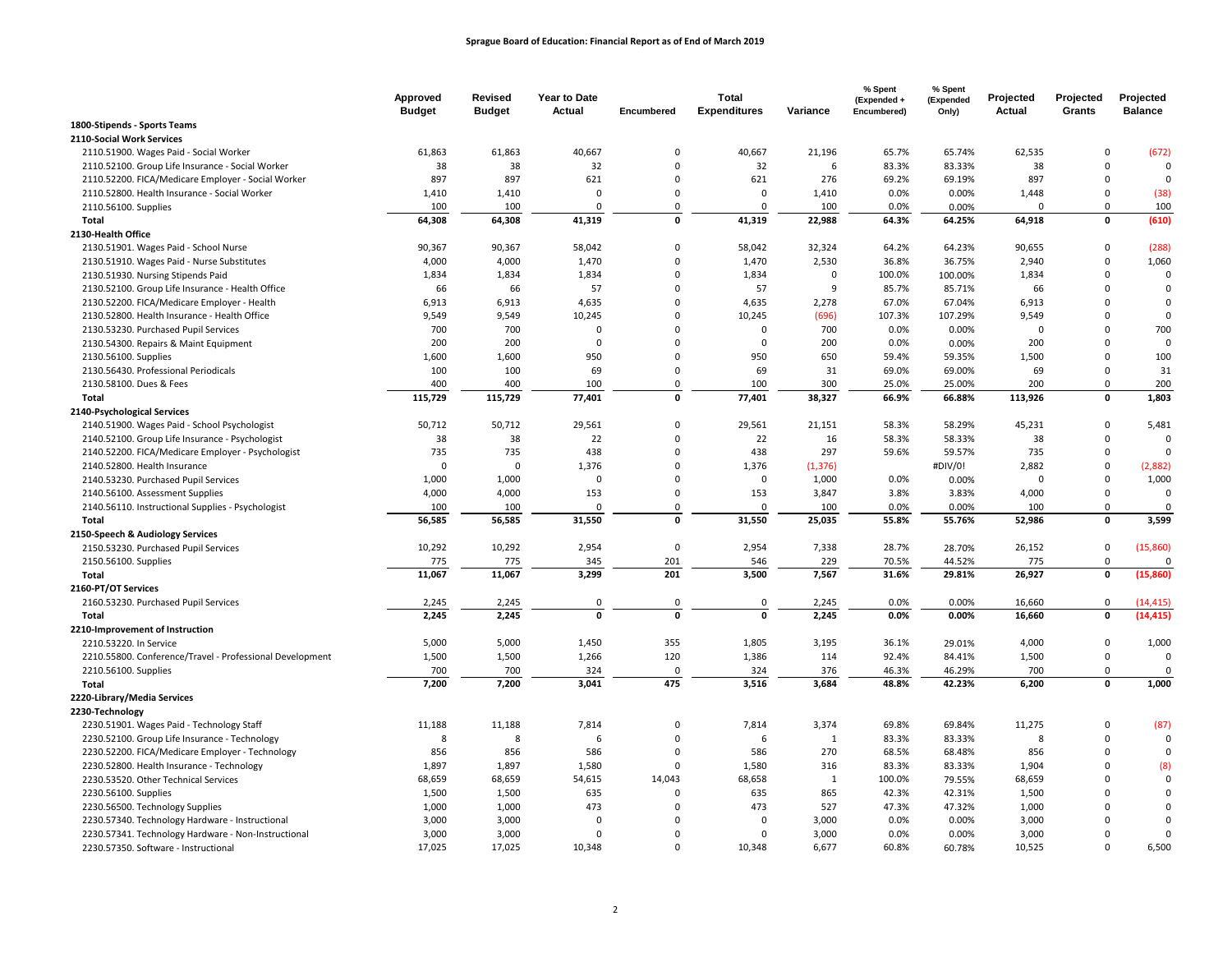|                                                                 | Approved<br><b>Budget</b> | <b>Revised</b><br><b>Budget</b> | Year to Date<br>Actual | Encumbered   | <b>Total</b><br><b>Expenditures</b> | Variance       | % Spent<br>(Expended +<br>Encumbered) | % Spent<br>(Expended<br>Only) | Projected<br>Actual | Projected<br>Grants | Projected<br><b>Balance</b> |
|-----------------------------------------------------------------|---------------------------|---------------------------------|------------------------|--------------|-------------------------------------|----------------|---------------------------------------|-------------------------------|---------------------|---------------------|-----------------------------|
| 2230.57351. Software - Non-Instructional                        | 23,324                    | 23,324                          | 19,535                 | $\mathbf 0$  | 19,535                              | 3,789          | 83.8%                                 | 83.76%                        | 23,824              | $\Omega$            | (500)                       |
| Total                                                           | 131,457                   | 131,457                         | 95,593                 | 14,043       | 109,637                             | 21,820         | 83.4%                                 | 72.72%                        | 125,551             | $\mathbf 0$         | 5,906                       |
| 2310-Board of Education                                         |                           |                                 |                        |              |                                     |                |                                       |                               |                     |                     |                             |
| 2310.51901. Wages Paid - Non-Certified - BOE Admin Office       | 10,894                    | 10,894                          | 7,247                  | $\mathbf 0$  | 7,247                               | 3,647          | 66.5%                                 | 66.52%                        | 10,978              | $\Omega$            | (84)                        |
| 2310.52100. Group Life Insurance - BOE Office                   | 8                         | 8                               | 6                      | $\mathbf 0$  | 6                                   | $\mathbf{1}$   | 83.3%                                 | 83.33%                        | $\mathbf{R}$        | $\Omega$            | 0                           |
| 2310.52200. FICA/Medicare Employer - BOE Office                 | 833                       | 833                             | 530                    | $\mathbf 0$  | 530                                 | 304            | 63.5%                                 | 63.55%                        | 833                 | $\mathbf 0$         | 0                           |
| 2310.52300. Pension Contributions - BOE Office                  | 2,196                     | 2,196                           | 322                    | $\mathbf 0$  | 322                                 | 1,874          | 14.7%                                 | 14.65%                        | 2,196               | $\mathbf 0$         | $\mathbf 0$                 |
| 2310.52600. Unemployment Compensation - BOE Office              | 3,000                     | 3,000                           | 11                     | $\mathbf 0$  | 11                                  | 2,989          | 0.4%                                  | 0.37%                         | 250                 | $\mathbf 0$         | 2,750                       |
| 2310.52700. Workers' Compensation - BOE Office                  | 22,886                    | 22,886                          | 22,884                 | $\mathbf 0$  | 22,884                              | $\overline{2}$ | 100.0%                                | 99.99%                        | 22,886              | $\Omega$            | 0                           |
| 2310.52800. Health Insurance - BOE Office                       | 4,047                     | 4,047                           | 3,372                  | $\mathbf 0$  | 3,372                               | 674            | 83.3%                                 | 83.34%                        | 4,095               | $\Omega$            | (49)                        |
| 2310.53020. Legal Services - BOE Office                         | 35,000                    | 35,000                          | 14,365                 | 20,635       | 35,000                              | $\mathbf 0$    | 100.0%                                | 41.04%                        | 35,000              | $\mathbf 0$         | $\mathbf 0$                 |
| 2310.55200. Property/Liability Insurance - BOE Office           | 18,848                    | 18,848                          | 18,848                 | $\mathbf 0$  | 18,848                              | $\mathbf 0$    | 100.0%                                | 100.00%                       | 18,848              | $\Omega$            | 0                           |
| 2310.55400. Advertising - BOE Office                            | 500                       | 500                             | 275                    | $\mathbf 0$  | 275                                 | 225            | 55.0%                                 | 55.00%                        | 500                 | $\Omega$            | $\mathbf 0$                 |
| 2310.55800. Conference/Travel - BOE Office                      | 300                       | 300                             | $\Omega$               | $\mathbf{0}$ | $\mathbf 0$                         | 300            | 0.0%                                  | 0.00%                         | $\Omega$            | $\mathbf 0$         | 300                         |
| 2310.56100. Supplies - BOE Office                               | 1,400                     | 1,400                           | 240                    | $\mathbf 0$  | 240                                 | 1,160          | 17.2%                                 | 17.16%                        | 1,000               | $\mathbf 0$         | 400                         |
| 2310.58100. Dues & Fees - BOE Office                            | 2,451                     | 2,451                           | 2,401                  | $\mathbf 0$  | 2,401                               | 50             | 98.0%                                 | 97.96%                        | 2,401               | $\mathbf 0$         | 50                          |
| 2310.58900. Graduation Costs - BOE Office                       | 500                       | 500                             | $\Omega$               | $\mathbf 0$  | $\Omega$                            | 500            | 0.0%                                  | 0.00%                         | 500                 | $\mathbf 0$         | $\mathbf 0$                 |
| Total                                                           | 102,862                   | 102,862                         | 70,501                 | 20,635       | 91,136                              | 11,726         | 88.6%                                 | 68.54%                        | 99,495              | $\pmb{\mathsf{o}}$  | 3,367                       |
| 2320-Superintendents Office                                     |                           |                                 |                        |              |                                     |                |                                       |                               |                     |                     |                             |
| 2320.51900. Wages Paid - Superintendent                         | 61,842                    | 61,842                          | 42,563                 | $\mathbf 0$  | 42,563                              | 19,279         | 68.8%                                 | 68.82%                        | 55,385              | $\mathbf 0$         | 6,457                       |
| 2320.51901. Wages Paid - Non-Certified - Supt Admin Office      | 10,894                    | 10,894                          | 7,247                  | $\mathbf 0$  | 7,247                               | 3,647          | 66.5%                                 | 66.52%                        | 10,978              | $\mathbf 0$         | (84)                        |
| 2320.52100. Group Life Insurance - Superintendent Office        | 308                       | 308                             | 162                    | $\mathbf 0$  | 162                                 | 145            | 52.8%                                 | 52.83%                        | 308                 | $\mathbf 0$         | 0                           |
|                                                                 | 1,747                     | 1,747                           | 1,147                  | $\mathbf 0$  |                                     | 600            | 65.6%                                 |                               | 1,747               | $\mathbf 0$         | $\mathbf 0$                 |
| 2320.52200. FICA/Medicare Employer - Superintendent             |                           |                                 |                        | $\mathbf 0$  | 1,147                               |                |                                       | 65.65%                        |                     | $\Omega$            | 0                           |
| 2320.52300. Pension Contributions - Superintendent's Office     | 2,196                     | 2,196                           | 322<br>3,372           | $\mathbf 0$  | 322                                 | 1,874<br>674   | 14.7%                                 | 14.65%                        | 2,196               | $\Omega$            |                             |
| 2320.52800. Health Insurance - Superintendent's Office          | 4,047                     | 4,047                           |                        | $\mathbf 0$  | 3,372                               |                | 83.3%                                 | 83.34%                        | 4,095               |                     | (49)                        |
| 2320.55800. Conference/Travel - Superintendent's Office         | 1,200                     | 1,200                           | 430                    |              | 430                                 | 770            | 35.8%                                 | 35.83%                        | 1,000               | 0                   | 200                         |
| 2320.56100. Supplies - Superintendent's Office                  | 300                       | 300                             | 52                     | 51           | 103                                 | 197            | 34.3%                                 | 17.31%                        | 300                 | $\mathbf 0$         | 0                           |
| 2320.58100. Dues & Fees - Superintendent's Office               | 4,326                     | 4,326                           | 4,326                  | $\mathbf 0$  | 4,326                               | $\Omega$       | 100.0%                                | 100.00%                       | 4,326               | $\mathbf 0$         | 0                           |
| Total                                                           | 86,858                    | 86,858                          | 59,621                 | 51           | 59,672                              | 27,187         | 68.7%                                 | 68.64%                        | 80.334              | $\mathbf 0$         | 6,524                       |
| 2400-School Administration Office                               |                           |                                 |                        |              |                                     |                |                                       |                               |                     |                     |                             |
| 2400.51900. Wages Paid - Principal                              | 106,159                   | 106,159                         | 70,655                 | $\mathbf 0$  | 70,655                              | 35,504         | 66.6%                                 | 66.56%                        | 107,015             | $\mathsf 0$         | (856)                       |
| 2400.51901. Wages Paid - Non-Certified - School Administration  | 46,007                    | 46,007                          | 32,181                 | $\mathbf 0$  | 32,181                              | 13,825         | 69.9%                                 | 69.95%                        | 46,363              | $\mathbf 0$         | (357)                       |
| 2400.52100. Group Life Insurance - School Administration Office | 223                       | 223                             | 251                    | $\mathbf 0$  | 251                                 | (27)           | 112.2%                                | 112.23%                       | 223                 | $\mathbf 0$         | $\Omega$                    |
| 2400.52200. FICA/Medicare Employer - School Administration      | 3,507                     | 3,507                           | 3,487                  | $\mathbf 0$  | 3,487                               | 20             | 99.4%                                 | 99.43%                        | 4,000               | $\mathbf 0$         | (493)                       |
| 2400.52300. Pension Contributions - School Admin Office         | 1,855                     | 1,855                           | 1,427                  | $\Omega$     | 1,427                               | 428            | 76.9%                                 | 76.93%                        | 1,855               | $\mathbf 0$         | 0                           |
| 2400.52800. Health Insurance - School Administration Office     | 3,000                     | 3,000                           | $\Omega$               | $\Omega$     | $\mathbf 0$                         | 3,000          | 0.0%                                  | 0.00%                         | 3,153               | $\Omega$            | (153)                       |
| 2400.53300. Other Prof/Tech Services                            | 2,974                     | 2,974                           | $\mathbf{0}$           | $\mathbf 0$  | $\pmb{0}$                           | 2,974          | 0.0%                                  | 0.00%                         | $\Omega$            | $\Omega$            | 2,974                       |
| 2400.55301. Postage                                             | 3,500                     | 3,500                           | 2,056                  | $\mathbf 0$  | 2,056                               | 1,444          | 58.7%                                 | 58.74%                        | 3,500               | $\mathbf 0$         | $\mathbf 0$                 |
| 2400.55800. Conference/Travel - School Administration Office    | 750                       | 750                             | 299                    | $\mathbf 0$  | 299                                 | 451            | 39.8%                                 | 39.82%                        | 750                 | $\mathbf 0$         | 0                           |
| 2400.56100. Supplies                                            | 2,500                     | 2,500                           | 1,263                  | 44           | 1,307                               | 1,193          | 52.3%                                 | 50.51%                        | 2,500               | $\mathbf 0$         | $\mathbf 0$                 |
| 2400.56430. Professional Periodicals                            | 300                       | 300                             | $\Omega$               | $\mathbf 0$  | $\mathbf 0$                         | 300            | 0.0%                                  | 0.00%                         | $\Omega$            | $\mathbf 0$         | 300                         |
| 2400.58100. Dues & Fees - School Administration                 | 1,014                     | 1,014                           | 1,014                  | $\mathbf 0$  | 1,014                               | $\Omega$       | 100.0%                                | 100.00%                       | 1,014               | $\mathbf 0$         | $\mathbf 0$                 |
| Total                                                           | 171,788                   | 171,788                         | 112,632                | 44           | 112,676                             | 59,112         | 65.6%                                 | 65.56%                        | 170,374             | $\mathbf 0$         | 1,415                       |
| 2510-Business Office                                            |                           |                                 |                        |              |                                     |                |                                       |                               |                     |                     |                             |
| 2510.51901. Wages Paid - Non Certified - Business Office        | 110,354                   | 110,354                         | 69,655                 | $\mathbf 0$  | 69,655                              | 40,699         | 63.1%                                 | 63.12%                        | 111,908             | $\mathsf 0$         | (1, 554)                    |
| 2510.52100. Group Life Insurance - Business Office              | 189                       | 189                             | 118                    | $\mathbf 0$  | 118                                 | 72             | 62.2%                                 | 62.25%                        | 189                 | $\mathbf 0$         | $\mathbf 0$                 |
| 2510.52200. FICA/Medicare Employer - Business Office            | 8,442                     | 8,442                           | 5,282                  | $\mathbf 0$  | 5,282                               | 3,160          | 62.6%                                 | 62.57%                        | 8,442               | $\mathbf 0$         | 0                           |
| 2510.52300. Pension Contributions - Business Office             | 5,285                     | 5,285                           | 1,792                  | $\mathbf 0$  | 1,792                               | 3,493          | 33.9%                                 | 33.91%                        | 5,285               | $\mathbf 0$         | $\Omega$                    |
| 2510.52800. Health Insurance - Business Office                  | 27,820                    | 27,820                          | 6,322                  | $\mathbf 0$  | 6,322                               | 21,498         | 22.7%                                 | 22.72%                        | 9,149               | $\Omega$            | 18,671                      |
| 2510.53300. Other Prof/Tech Services - Business Office          | 7,500                     | 7,500                           | 1,164                  | $\Omega$     | 1,164                               | 6,336          | 15.5%                                 | 15.51%                        | 2,400               | $\Omega$            | 5,100                       |
| 2510.53410. Audit/Accounting Services - Business Office         | 25,000                    | 25,000                          | 23,401                 | $\mathbf 0$  | 23,401                              | 1,599          | 93.6%                                 | 93.61%                        | 25,000              | $\mathsf 0$         | $\mathbf 0$                 |
| 2510.55800. Conference/Travel - Business Office                 | 300                       | 300                             | $\Omega$               | $\mathbf 0$  | $\mathbf 0$                         | 300            | 0.0%                                  | 0.00%                         | $\Omega$            | $\mathbf 0$         | 300                         |
| 2510.56100. Supplies - Business Office                          | 500                       | 500                             | 215                    | 94           | 309                                 | 191            | 61.8%                                 | 42.96%                        | 500                 | $\mathbf 0$         | 0                           |
| Total                                                           | 185,391                   | 185,391                         | 107.949                | 94           | 108,043                             | 77.348         | 58.3%                                 | 58.23%                        | 162,874             | $\mathbf{0}$        | 22.517                      |